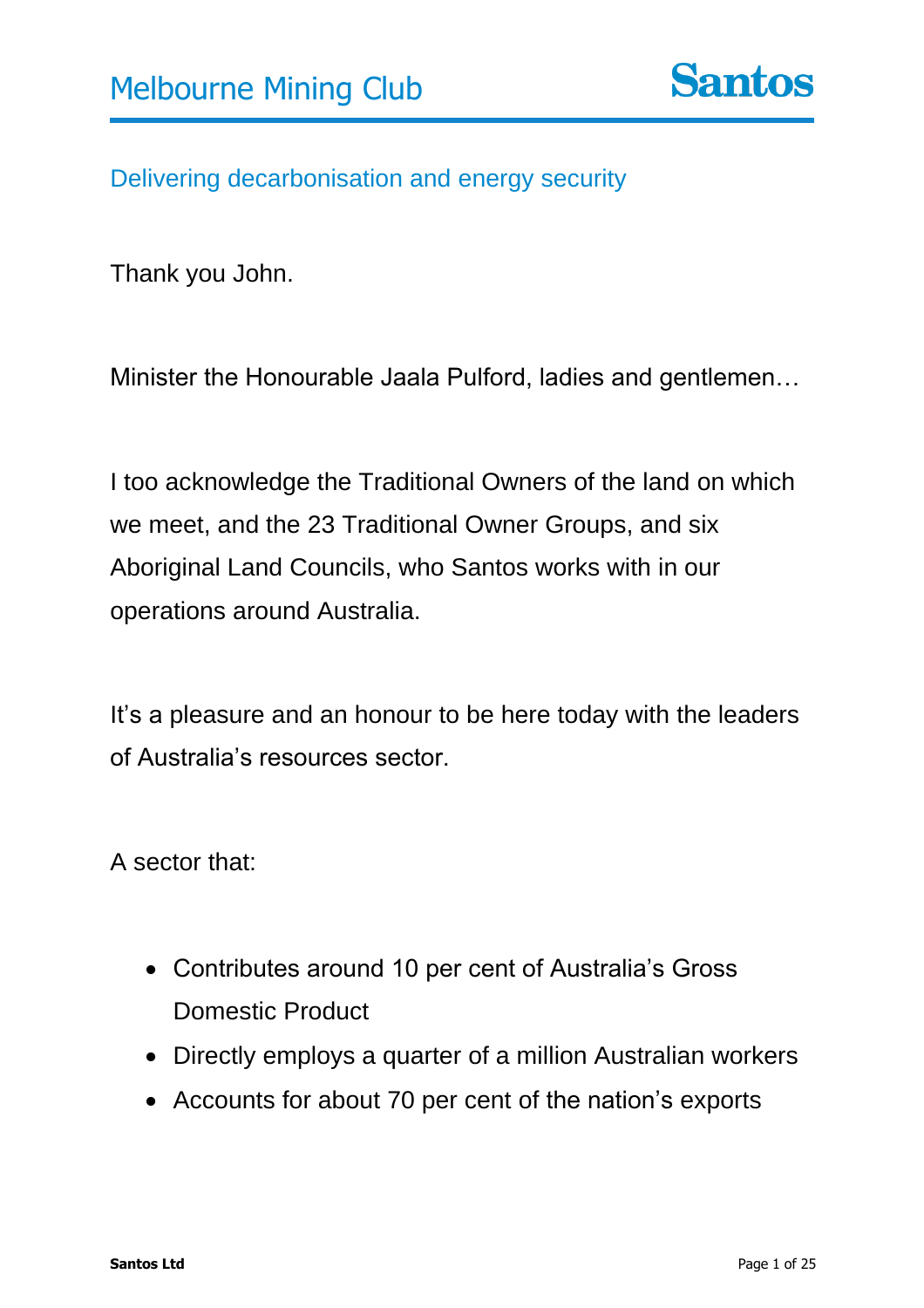

• And generated record export earnings of \$425 billion last financial year.

A sector that is still a powerhouse of the Australian economy and part of our social fabric.

The last time I was at a Miner's Club, I was playing the bagpipes with the Alloa Colliery Pipe Band at the Fishcross Miners' Welfare Club in central Scotland.

Coal mining is probably Scotland's oldest major industry, dating back to the  $12<sup>th</sup>$  century.

At its peak in the first half of the last century, mines stretched coast to coast across the country – from Ayr in the west to Fife in the east.

While the free-market reforms of Margaret Thatcher were its death warrant, the demise of coal began with competition from cheaper fuels and the emergence of nuclear power soon after the Second World War.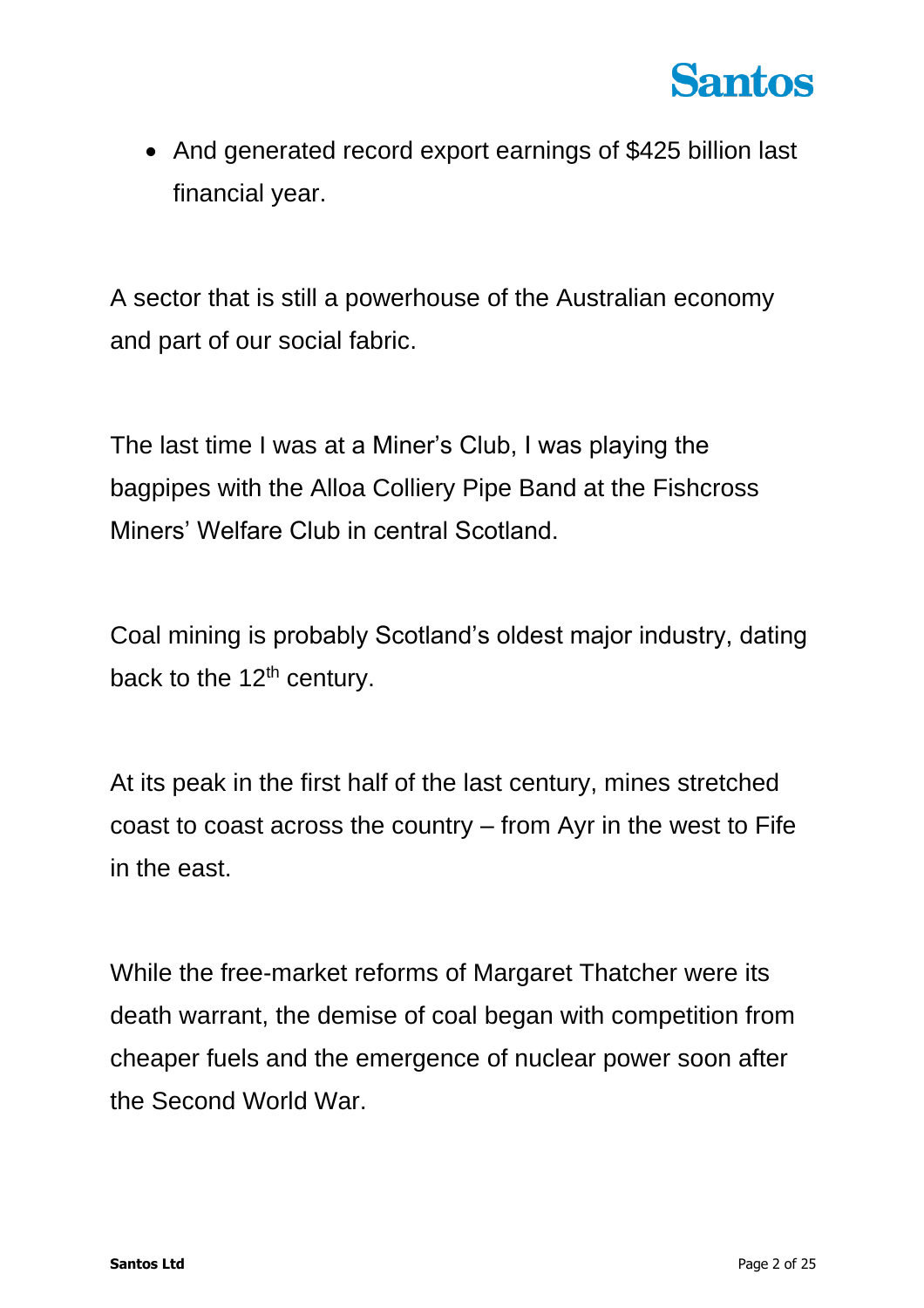

This included the North Sea oil boom from the late 1960s.

But the real story of coal in Scotland is a social and political one.

The rise of industrialisation and economic growth in towns and villages across the country.

The benefit of secure employment – contrasted with new occupational hazards of the industrial age.

A story of struggle in those same towns and villages when mines and industries closed – towns and villages which remain disadvantaged to the current day.

And a story of rising concern about climate change, that was just emerging at the end of Scotland's coal era.

That story gave rise to Scottish nationalism and today's fierce independence movement.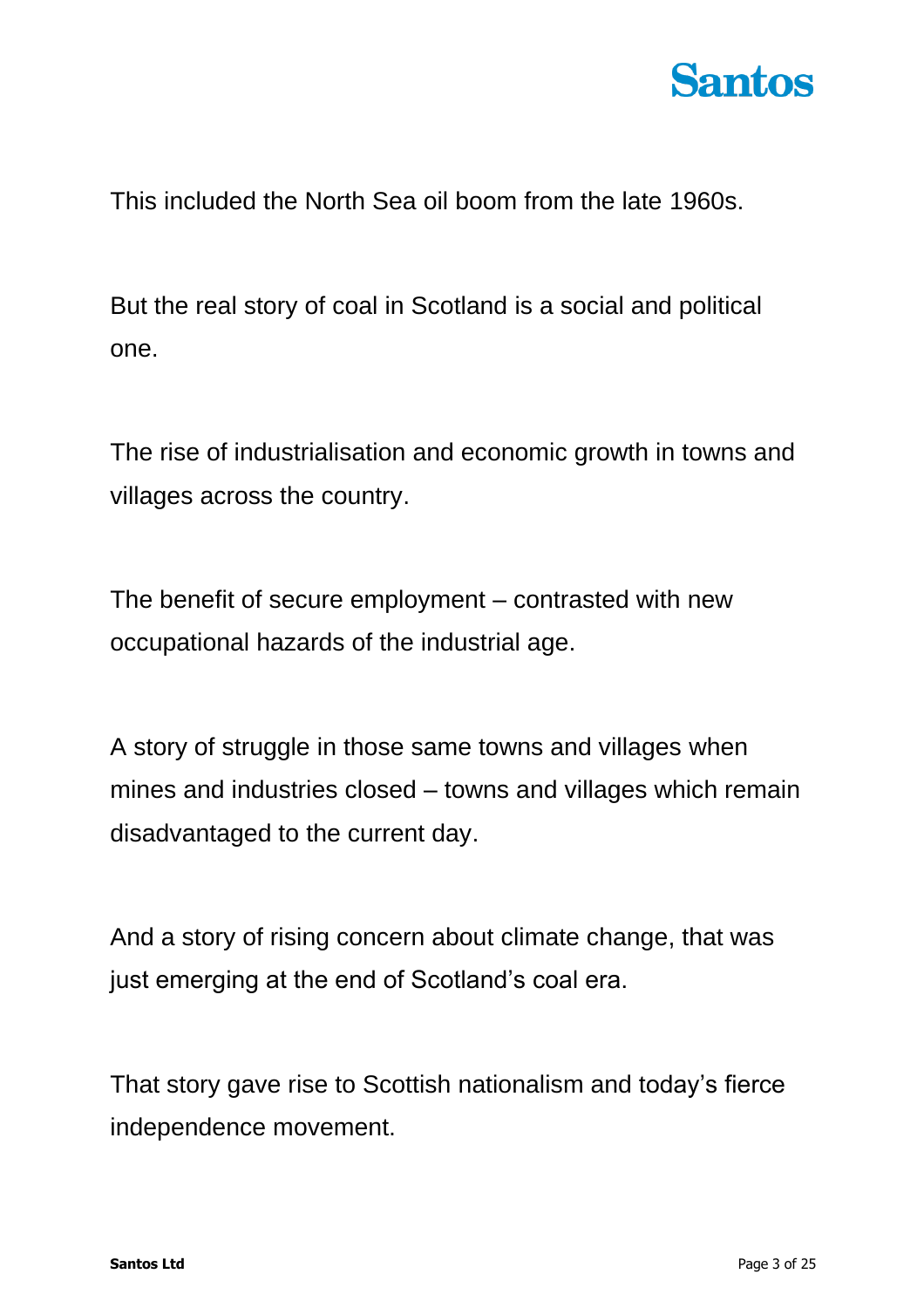

The same pressures are just as relevant today in Australian resources.

The forces of competition, advances in technology driving changes in demand, and above all, the energy transition and our social licence.

How we navigate through these issues will shape Australia's future social fabric and prosperity.

We can already see the faultlines between regional and outer suburban Australia, and the wealthiest electorates in our cities – nowhere more starkly than in the results of the recent federal election.

Our task is to help build a more united, and outward-looking Australia:

- Through our investment in regional communities right around Australia
- Through the safe, secure and well-paid jobs we provide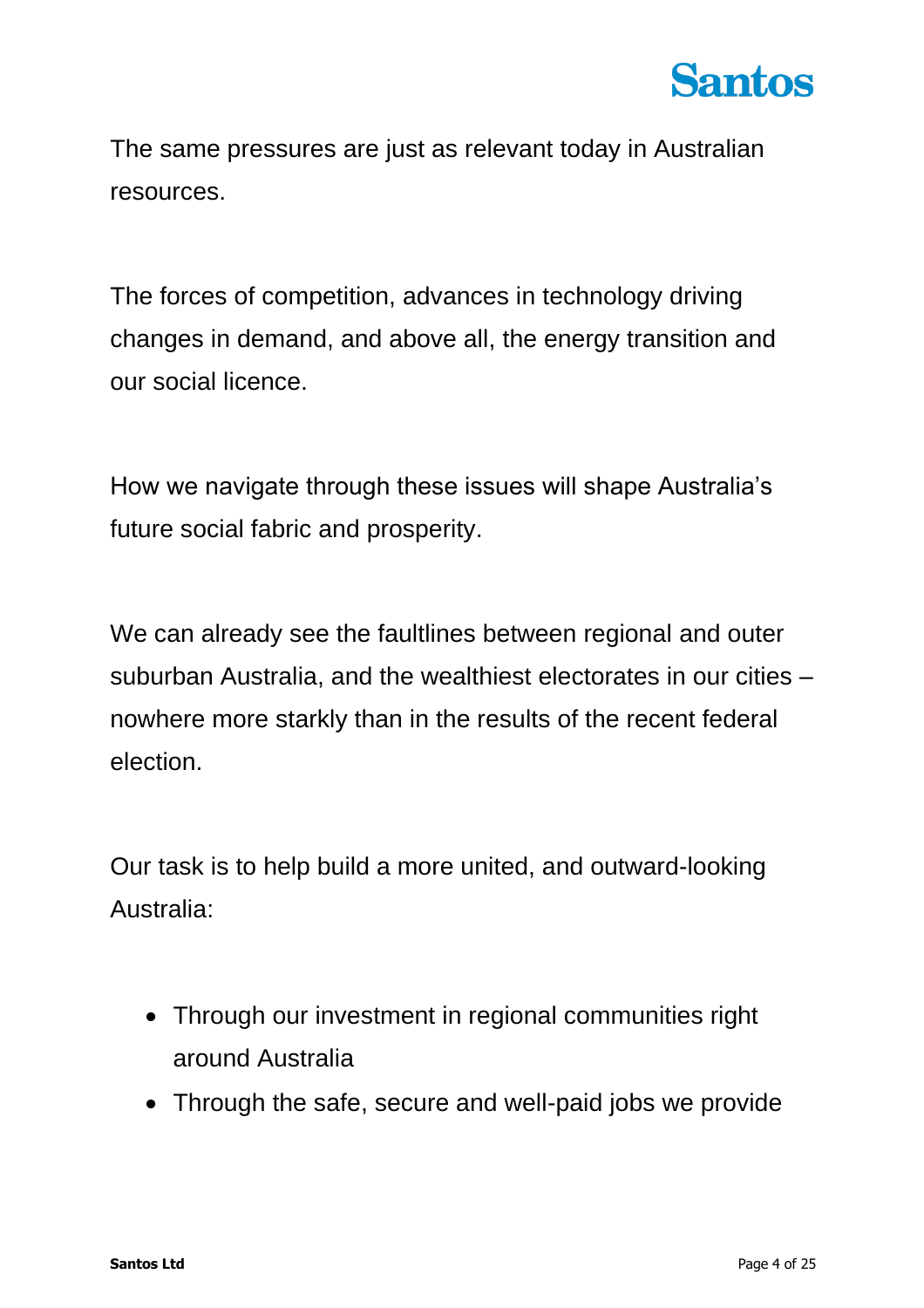

- Through care for our workforce, Indigenous cultural heritage and the environment
- Through meaningful climate action
- And through a just energy transition.

Now is not the time to look inward.

Global trade and investment has been the foundation of Australia's prosperity for more than half a century:

- Providing good jobs for Australian workers
- Generating export income and government revenues which have paid for our high-quality infrastructure and services, from transport to health and education
- And providing access to international markets at a scale that has enabled us to support our own smaller domestic market at the same time.

Inward-looking nationalism is a recipe for fewer jobs, a weaker economy and poorer communities.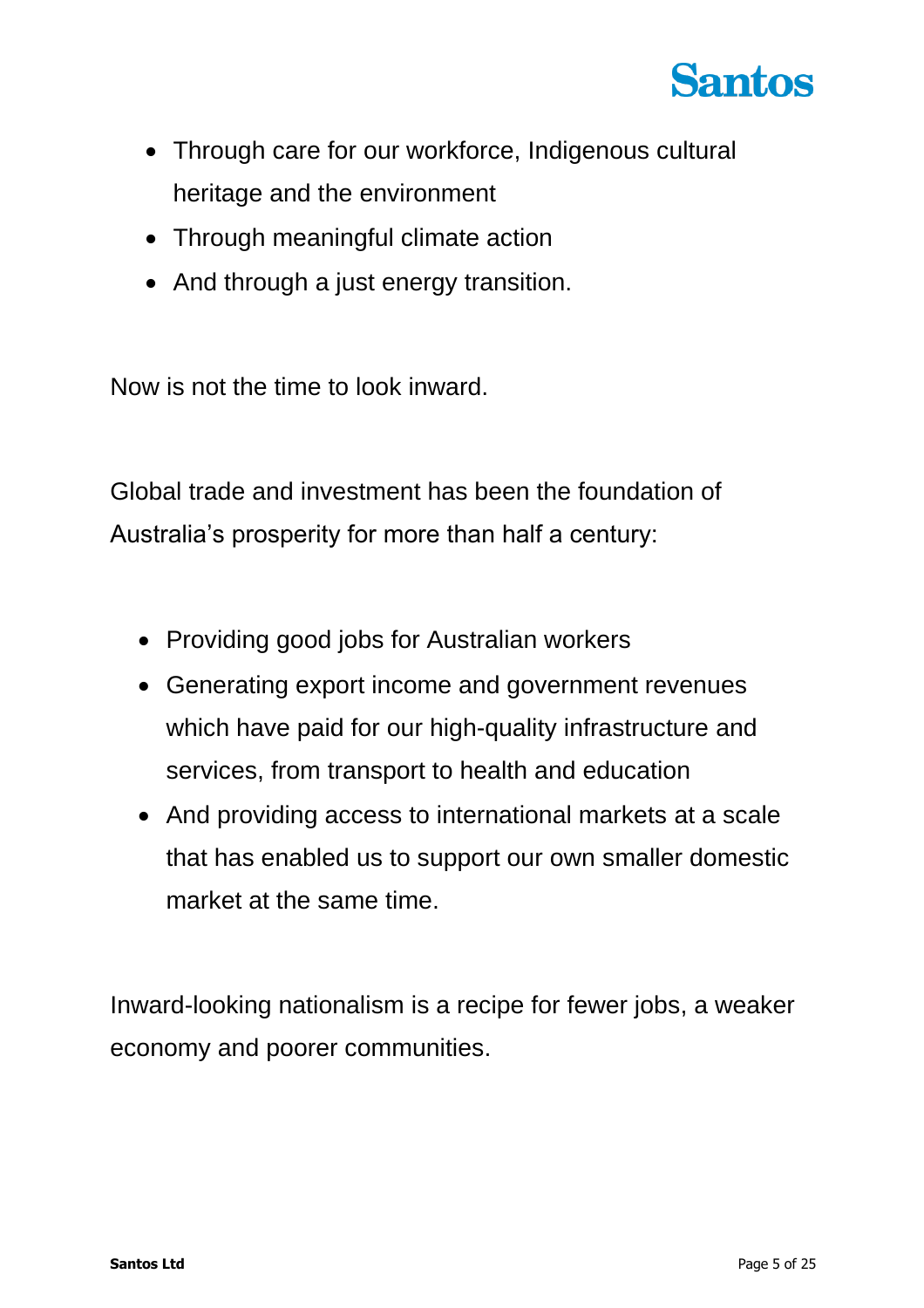We do not want an energy transition that looks like the demise of Scottish coal.

As we seek to decarbonise our economy, including the mining industry, what I want to leave with you today is a sense of the criticality of natural gas and carbon capture and storage in achieving that goal.

I was talking to Sanjeev Gandhi this morning, the CEO of Orica, and he told me how critical Orica is to the world's mining industry.

And Orica's ammonium nitrate industry is almost entirely dependent on natural gas supply.

As a producer country, we take for granted the wealth of the resources that guarantee our energy security and our modern living standards.

But the concerns of consuming nations, who don't have the resources we do, are very different.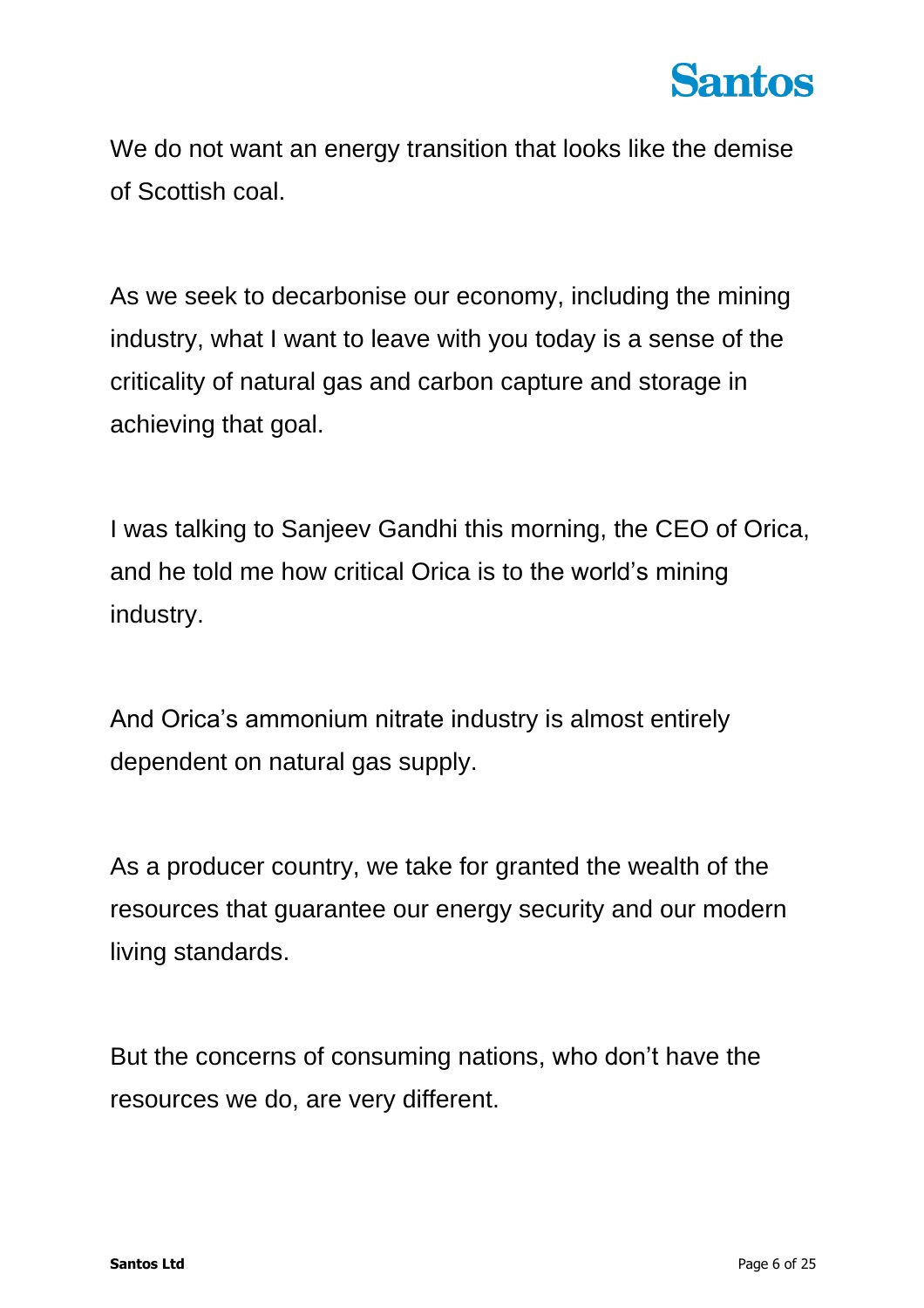

Having just returned from Japan and Korea, what was most striking to me was the level of concern about energy security.

Because they recognise that national security starts with energy security.

Our customers in Asia want to be assured that they can continue to rely on Australian resources for another 30 years or more, to provide the energy security they need for social stability and economic prosperity.

The energy security to underpin their manufacturing industries, which supply the motor vehicles, computers, televisions, electrical and white goods found in every home in Australia.

Australia simply cannot retreat from its global role as a supplier of the critical fuels and minerals that support the peaceful, rules-based world we have enjoyed for the last seven decades.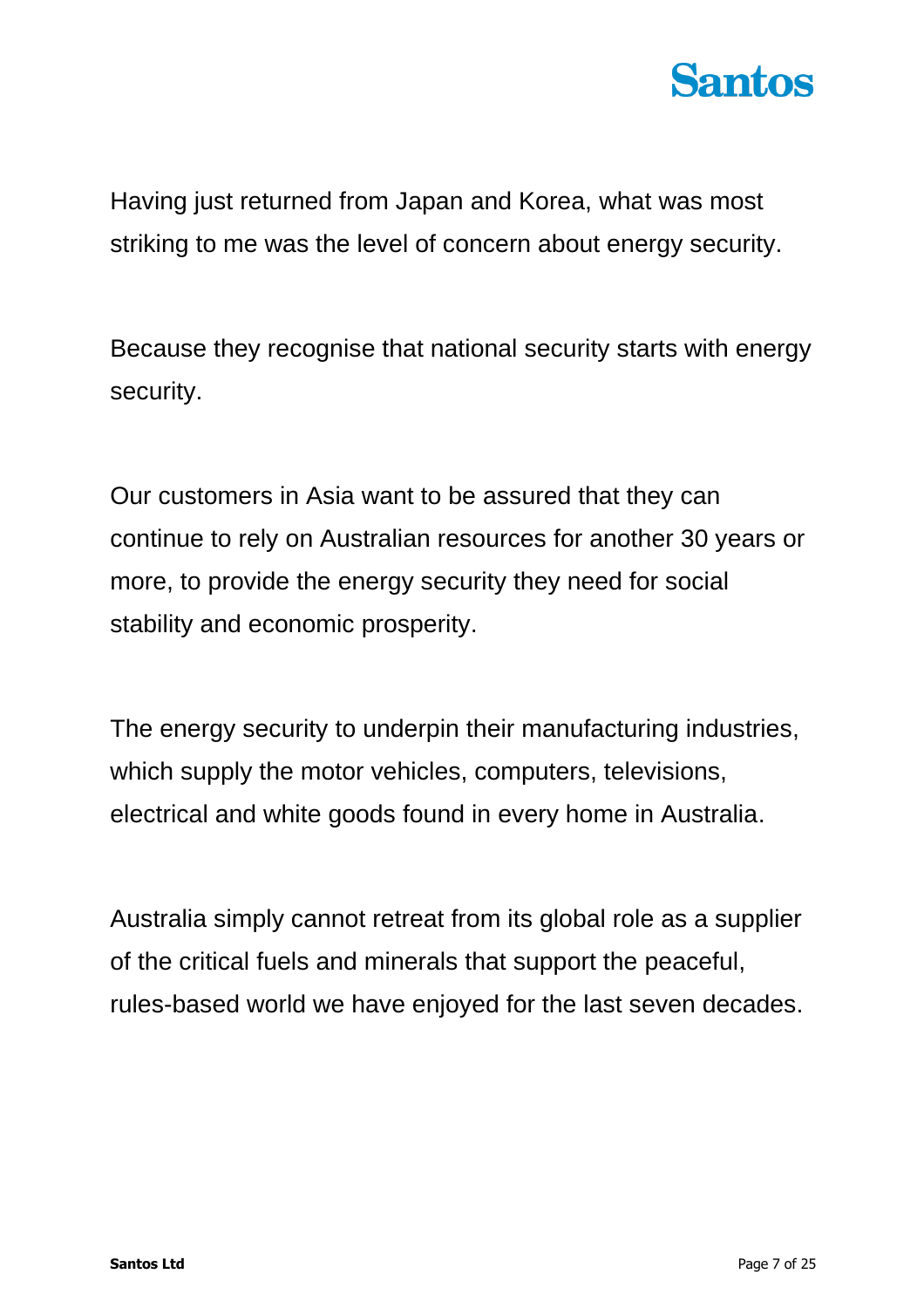

Australia's competitive advantage is our natural resources and the ingenuity of our people in developing them.

This is a role we should be proud of – Australia has helped to lift hundreds of millions of people out of poverty in Asia over more than half a century.

Yet last year, the world saw a reversal in global progress towards achieving universal access to clean and affordable energy.

There are now more people in the world without access to reliable electricity than before the pandemic.

At the same time, global CO2 emissions from energy combustion and industrial processes reached their highest level ever.

Coal-fired power plants met half the increase in global electricity demand in 2021, with total coal generation also reaching an alltime high.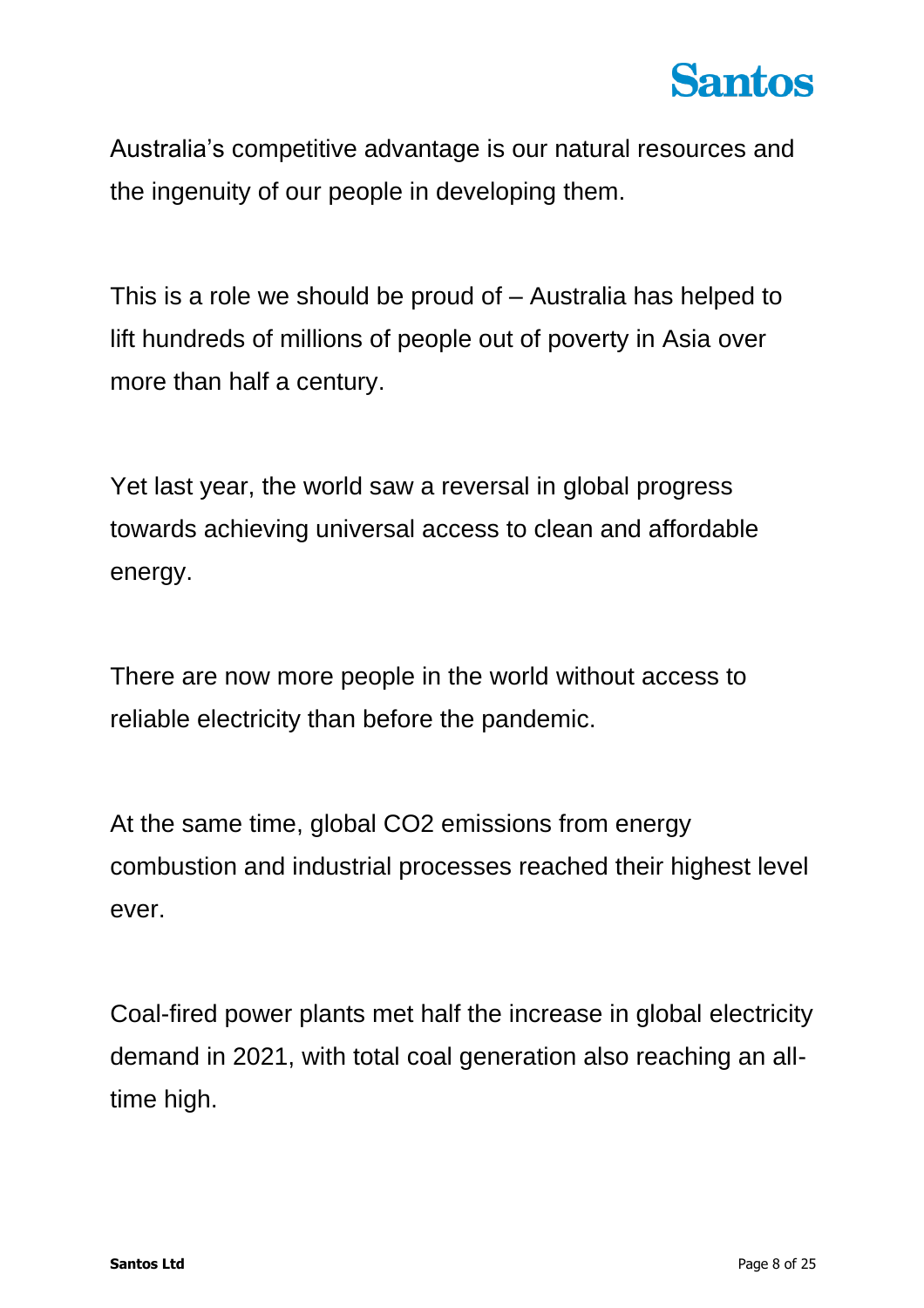

This occurred despite renewables-based electricity generation also reaching an all-time high.

However, according to the World Health Organisation, the increase in emissions from coal-fired power generation in 2021 wiped out all the avoided emissions from renewables.

The gains the world had made from coal-to-gas switching – saving around 500 million tonnes from 2010 to 2018 – also reversed.

Those gains are equivalent to replacing 200 million cars with electric vehicles, running on zero-carbon electricity, over the same period.

But as gas demand increased, a lack of new supply saw prices rise and some countries switched back from gas to coal.

This was a direct consequence of producer nations' policies slowing down new gas supply.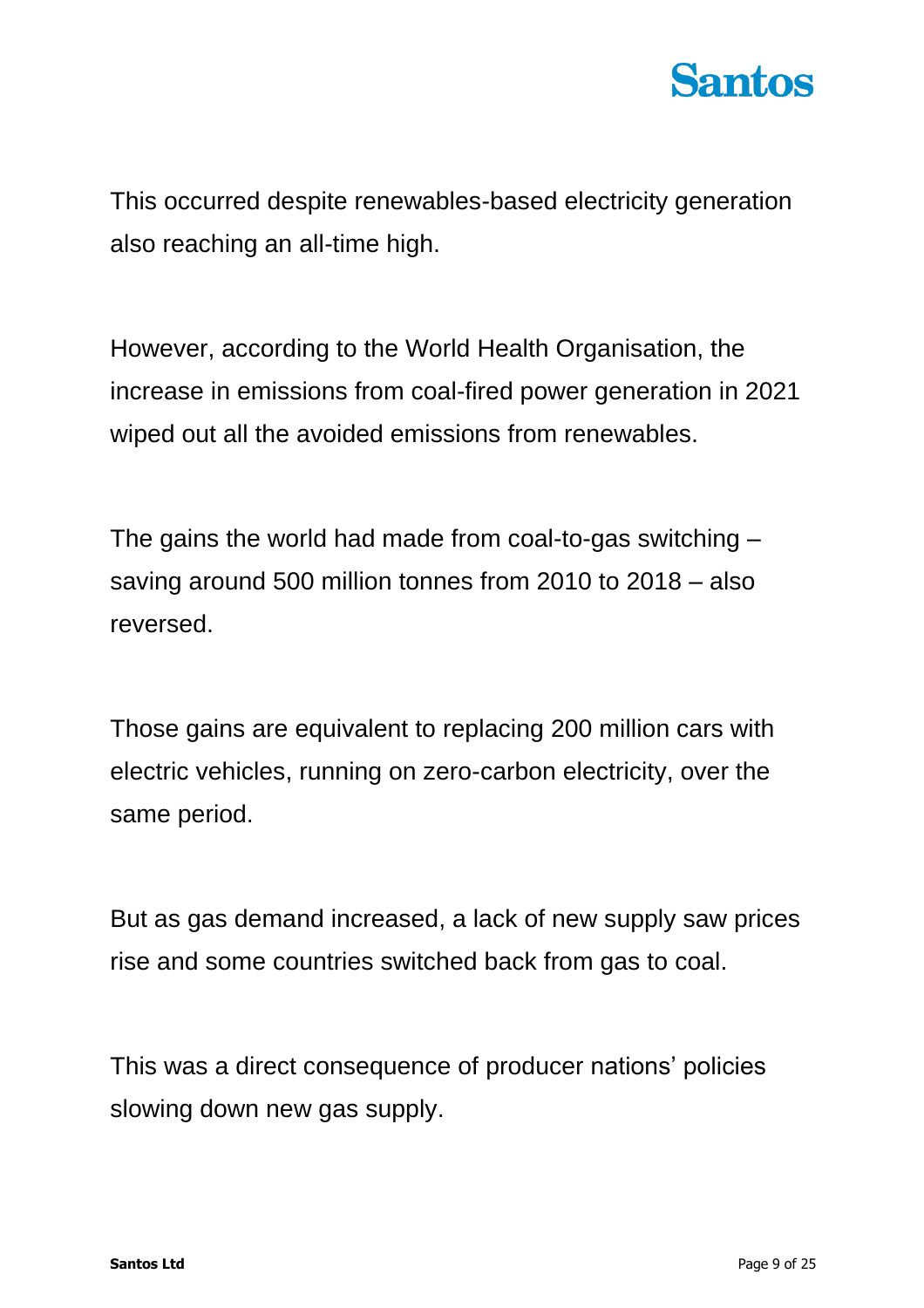

We are watching an energy crisis play out in Europe right now, but we have on our east coast a prime example of what happens if the energy transition is focused only on stopping new oil and gas projects.

We've had a decade of moratoriums, shutdowns and lockouts in resource-rich states and territories.

Fourteen scientific inquiries into the safety of onshore gas development – all of which concluded that our activities can be conducted safely.

As I have said for a number of years, the scarcity of new developments today is frightening, with forecasts of tight supply over coming years.

Since 2012, Santos has spent more than \$1.5 billion trying to get our Narrabri gas project approved and developed – a project that is 100 per cent committed to the domestic gas market.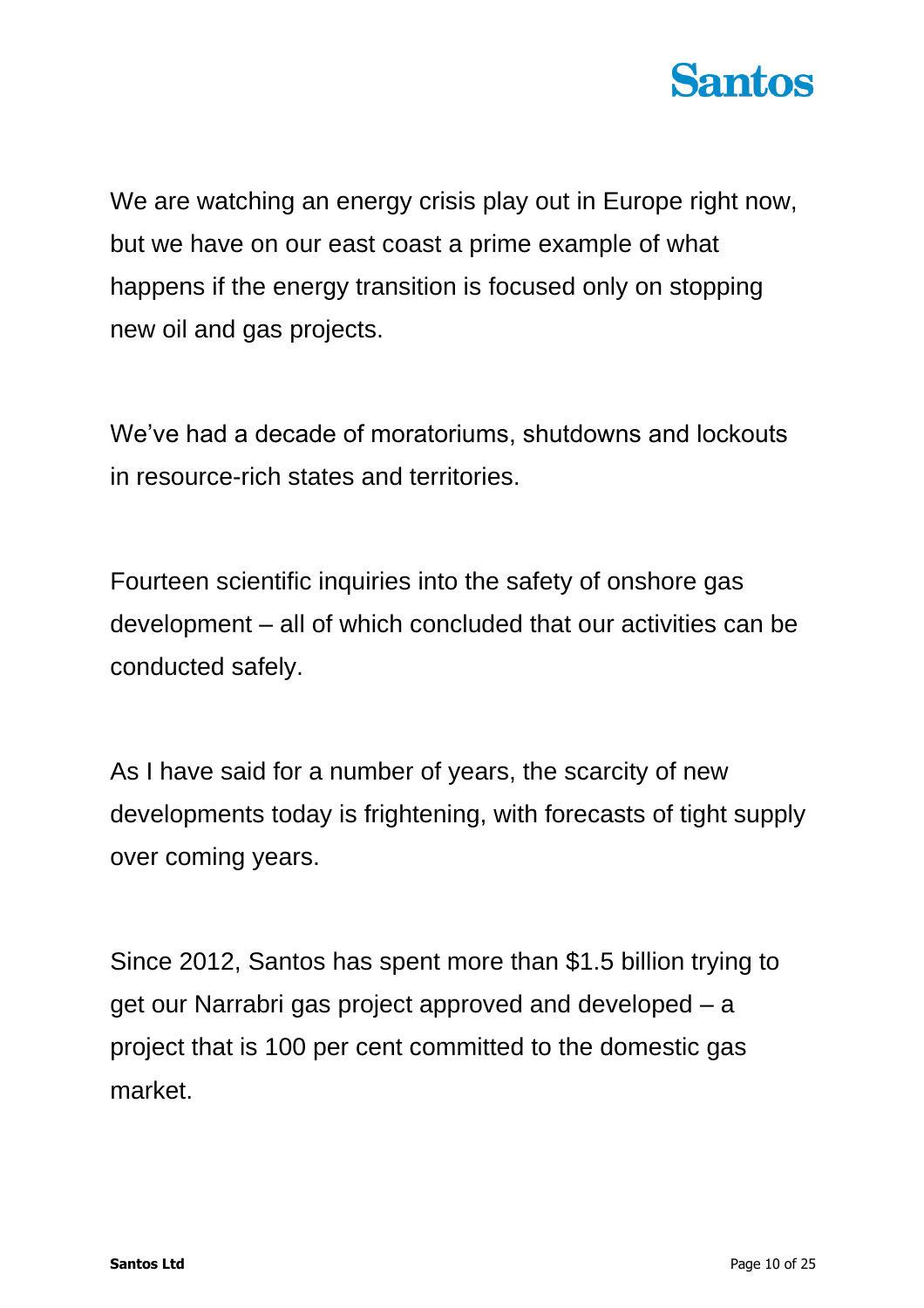

Customers are crying out for this gas with more demand than we can meet when it comes to market around 2026.

And I am trying to bring Narrabri to market earlier if that is possible.

Shortages in the domestic market and the price shocks we have seen in recent weeks have nothing to do with the behaviour of gas producers or exporters, who are doing everything they can to support the market right now.

This is the consequence of more than a decade of energy policy failure that has stopped the industry developing more gas supply in a timely manner.

As a result, our energy system is no longer resilient enough to cope with:

• Short-term coal generator shutdowns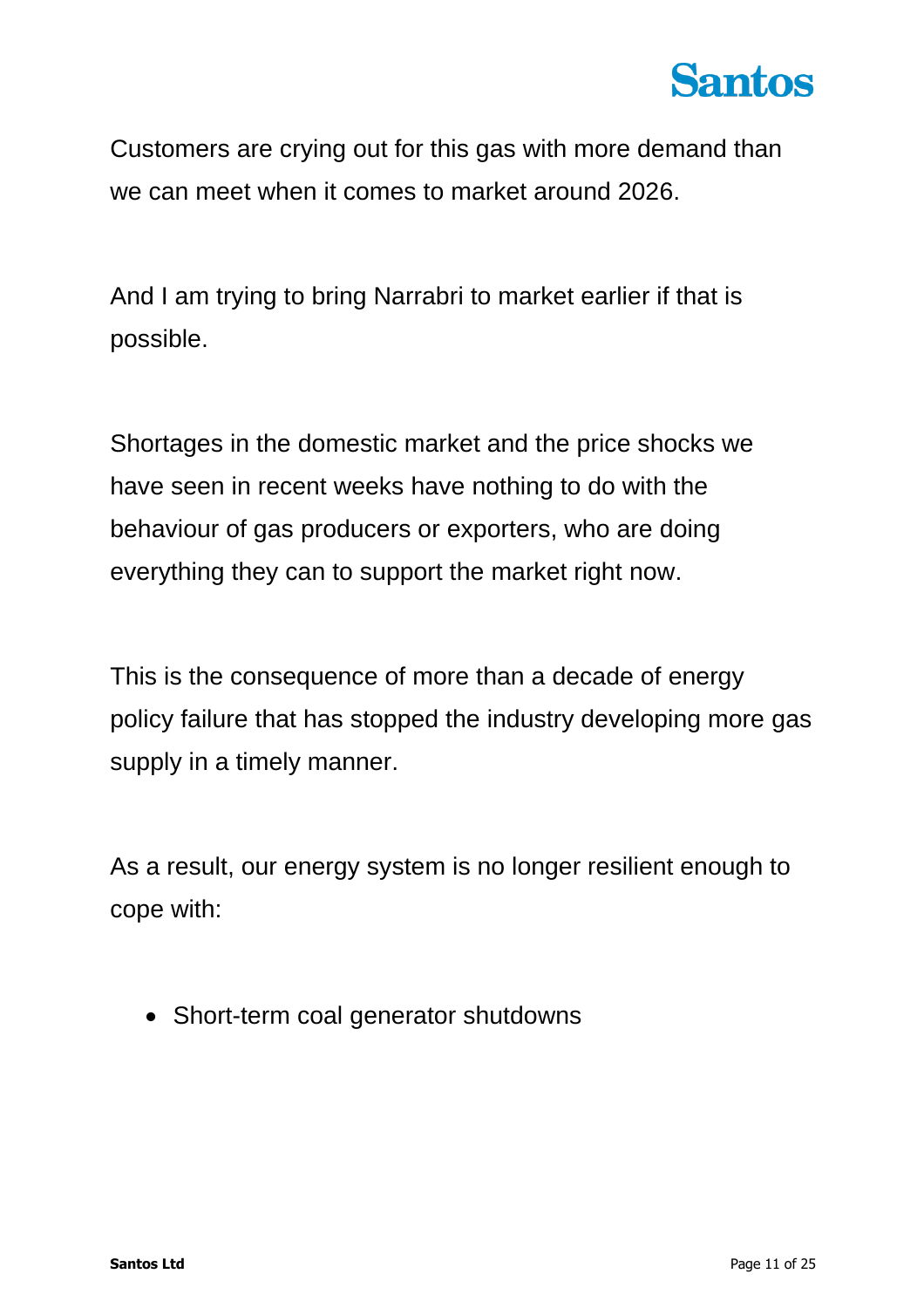

- High coal prices  $-$  up 400 per cent on last year  $-$  that are limiting access to coal for generators, and diverting more coal to exports
- Interconnector maintenance
- Low solar generation down more than 25 per cent in May compared to April
- Pipeline capacity constraints
- And the bursts of cold weather that we are experiencing right now on the east coast.

This is an unprecedented confluence of events.

Gas demand here in Victoria yesterday and today – the first two days of winter – is about the same as the peak day last winter.

East coast gas use in May was up by a massive 35 per cent on April and accounted for almost 10 per cent of east coast electricity generation – not because of gas exports, but because the energy system simply cannot cope with coal outages and unexpected events such as low renewables generation.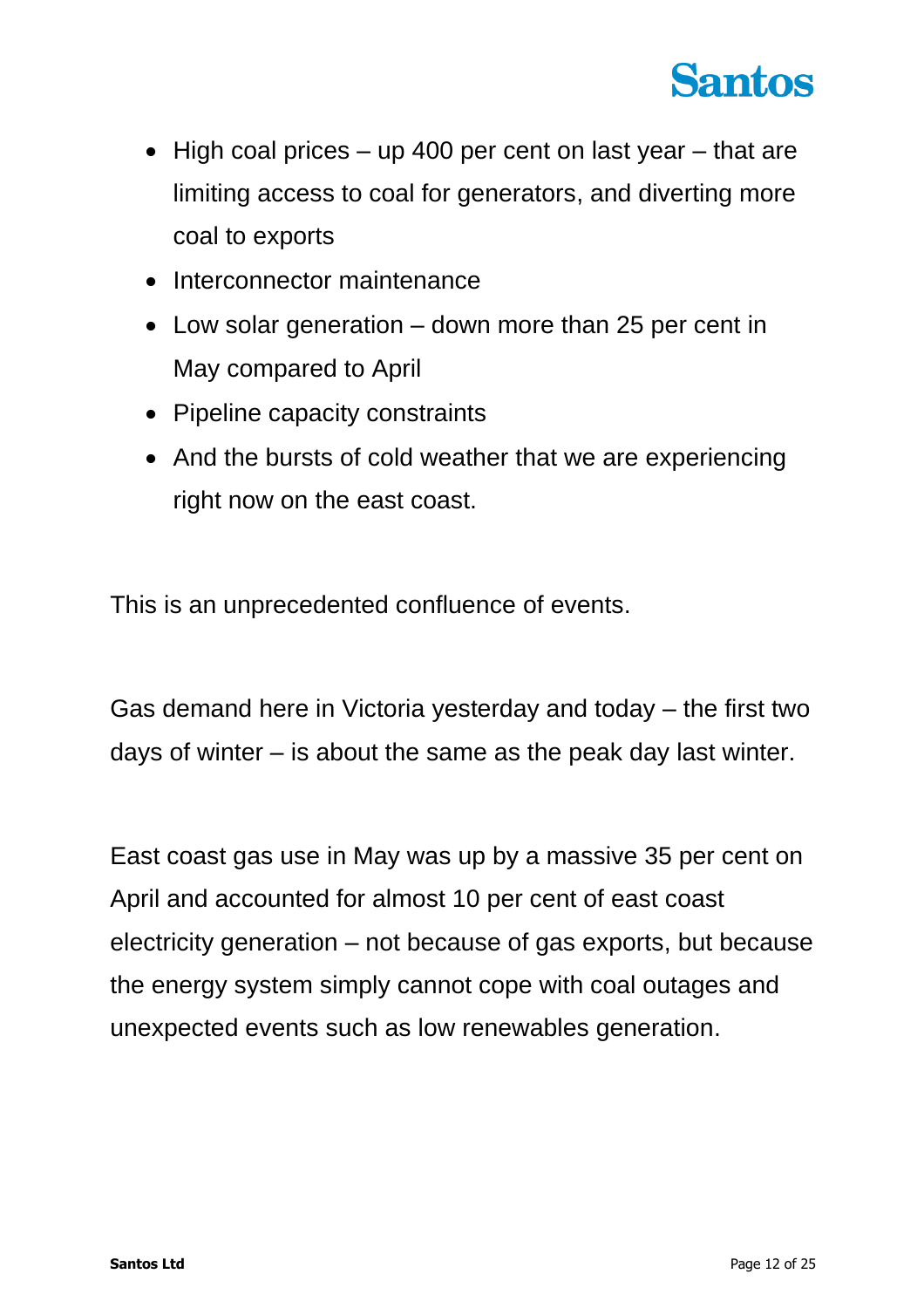Up until April this year, domestic gas prices had been tracking for many months at about one third of the LNG netback price at Wallumbilla.

Ironically, there has been much hype over the last week about the UK's introduction of a profits tax on the oil and gas industry, but no mention of the 80 per cent investment allowance that was a key element of the policy.

The real story of last week's profits tax was the incentive to invest in more supply as the UK desperately seeks solutions to offset meteoric wholesale energy price rises.

The message from the UK is:

• Invest in more supply or pay more tax.

It comes at a time when companies in our sector around the world are being asked to return more to shareholders, who are being pressured not to support investment in new supply projects.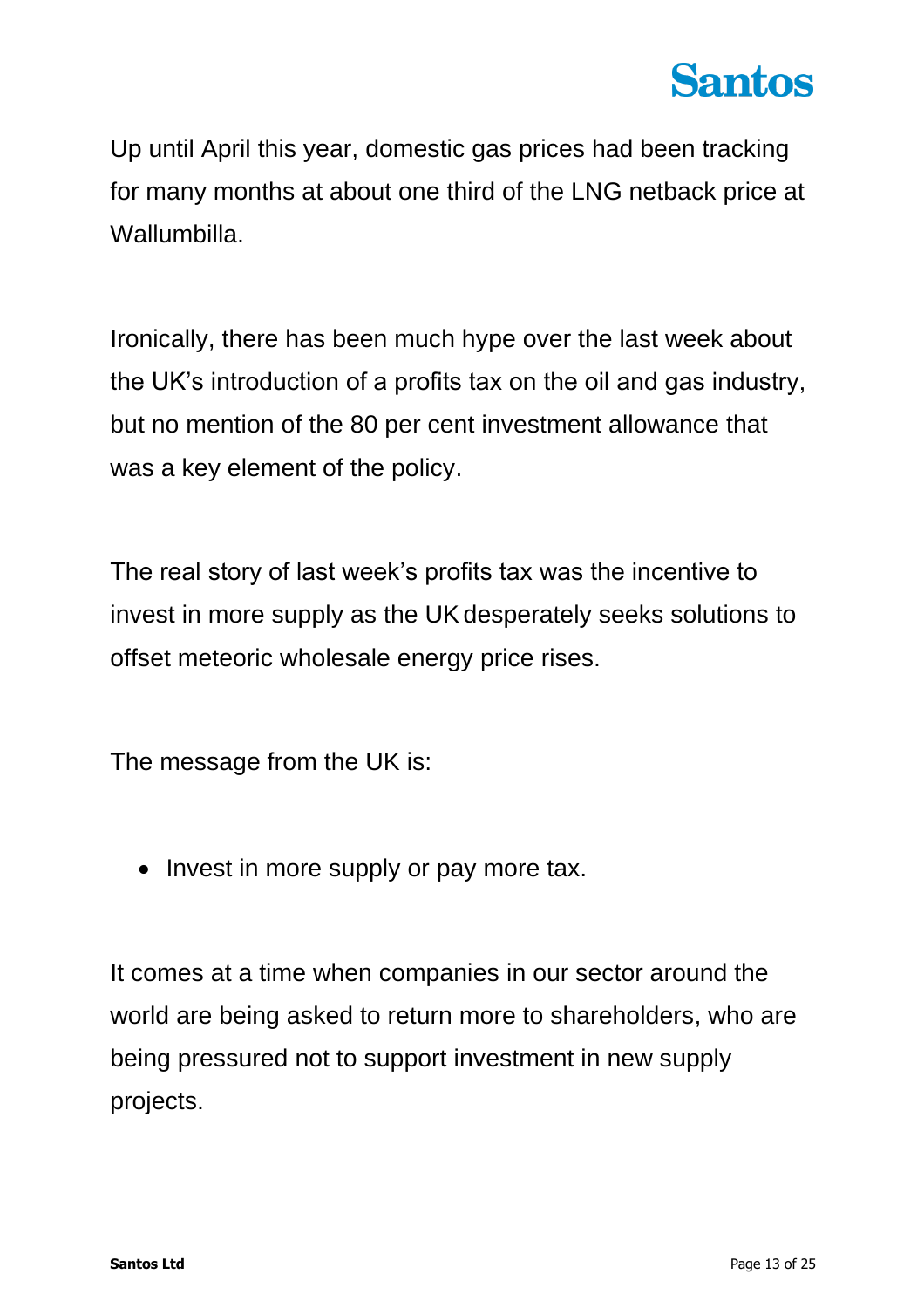

But we need investment in both new supply to support our existing energy system and the decarbonisation projects that will enable an orderly transition, not the chaos we are seeing today.

This is the only way the world can achieve net zero by 2050 and continue to work towards other important human development goals such as universal access to reliable energy and lifting people out of poverty.

As I have said many times, more supply is the only sustainable way to put downward pressure on prices and ensure liquidity of supply in the market.

We must maintain the momentum of the energy transition without compromising energy security – and that includes affordability.

And we can only do this through decarbonisation, not defossilisation.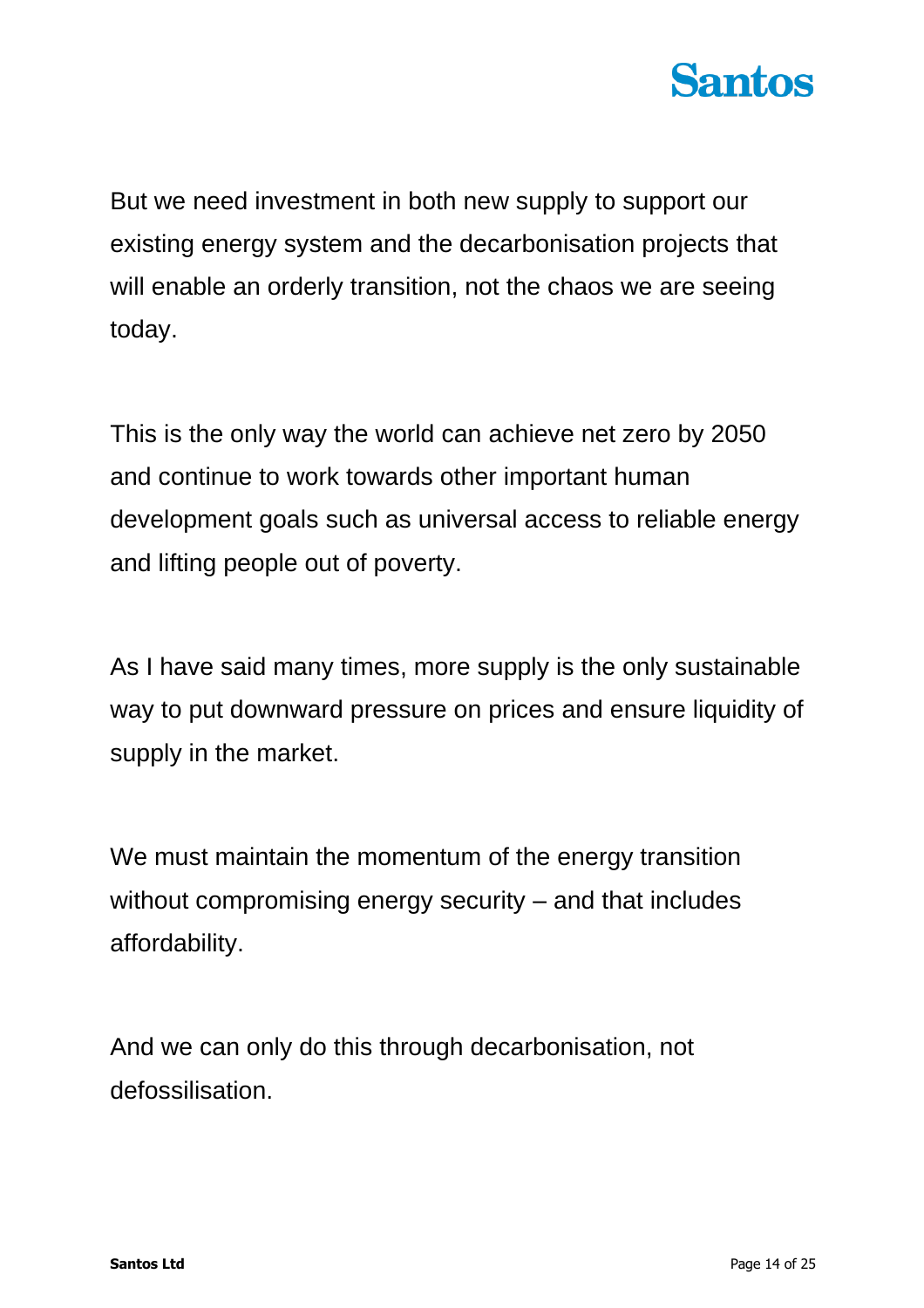

The oil age that started in the 1800s has enabled the biggest leap in human progress ever – and it occurred over just a couple of hundred years.

Demonising fossil fuels will only lead to higher prices.

Life expectancy has more than doubled globally since 1900.

And the wide inequality in life expectancy across the globe has an undeniable correlation with access to reliable, affordable energy, and everything that enables.

Oil, gas and coal still make up about 80 per cent of primary energy, the same as 45 years ago.

And the world will still be using oil and gas in 2050, according to the International Energy Agency's most ambitious scenario for Net Zero by 2050.

Renewables can make great inroads into the electricity sector, but electricity accounts for only 20 per cent of total energy.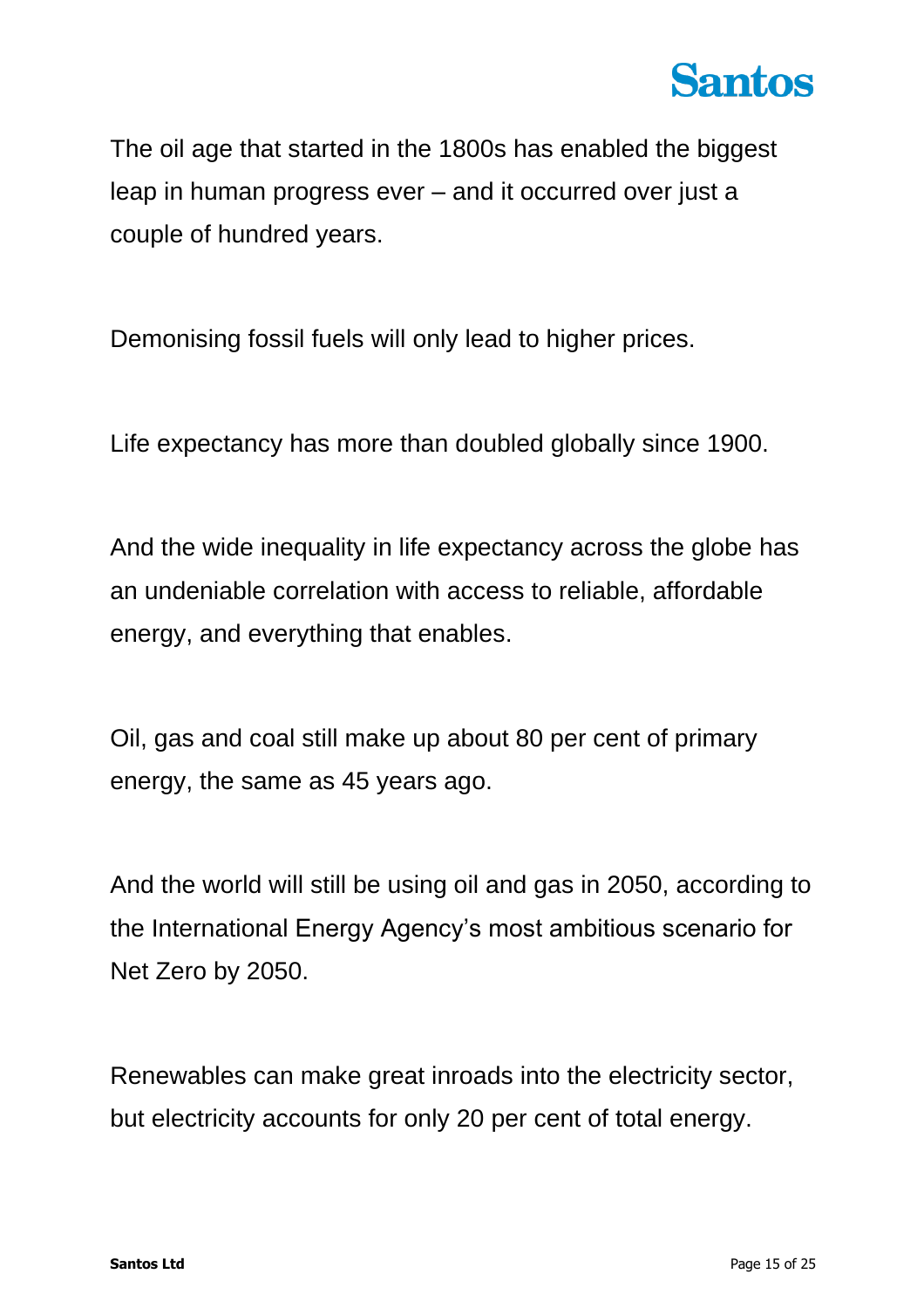The other 80 per cent is fuels and feedstocks.

And today, we simply don't have alternatives to replace oil and gas in the myriad uses that go far beyond electricity generation and transport.

Those uses include:

- The fertilisers that have allowed us to produce more food using less water and less land
- The cement and steel that have built our modern cities
- And the polymers that are the building blocks for the clothing, plastics and chemicals we use every day.

More than half the natural gas produced today is consumed in sectors other than electricity and transport – it's used to make things.

So, if we want an economy that makes things, we are going to need oil and gas, because renewables cannot replace them as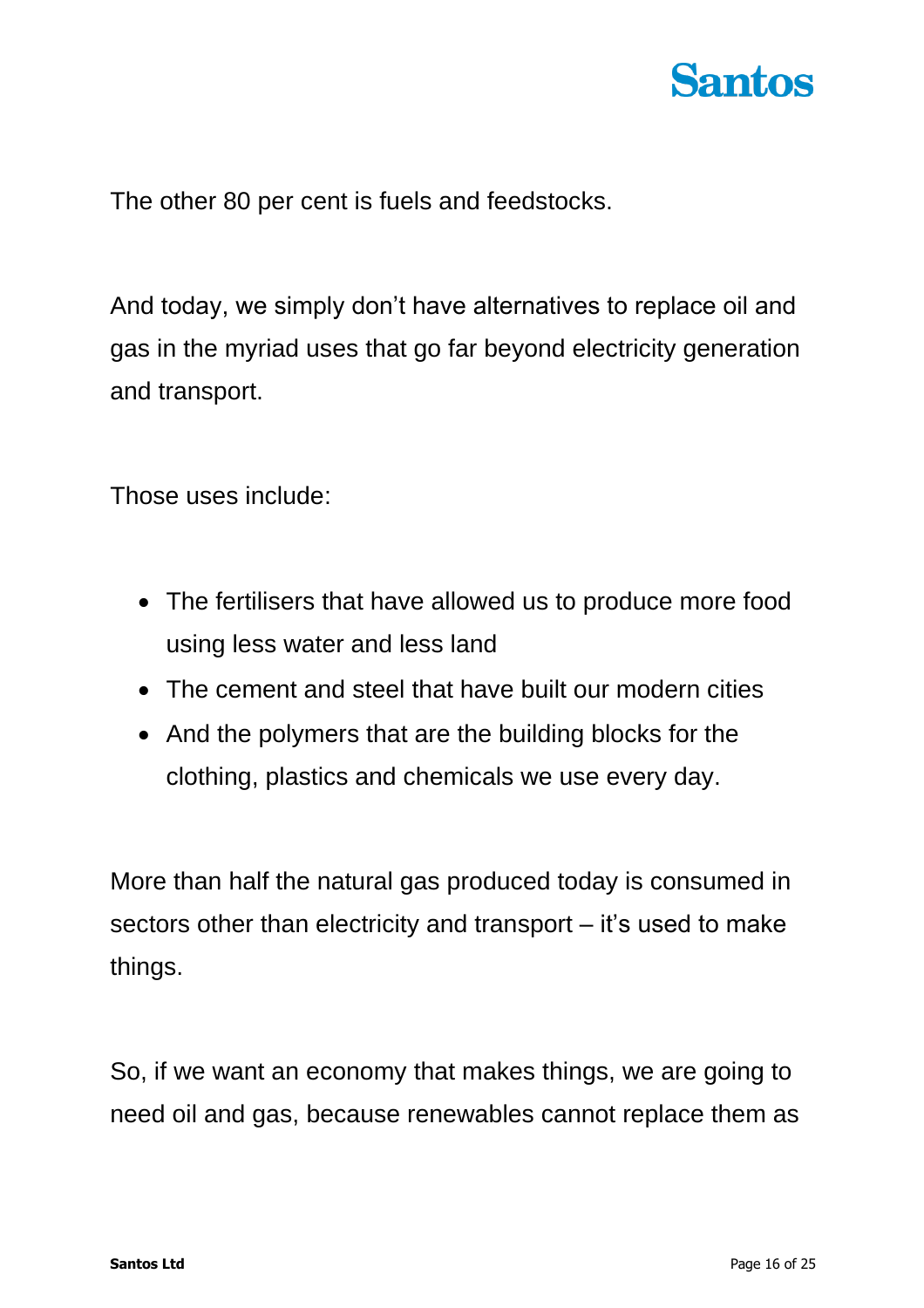

feedstocks for fertilisers and polymers, or in high-temperature applications such as brick and cement kilns, steel furnaces and aluminium pot lines.

There is a fundamental disconnect between what the world says it wants from the energy transition and its consumption patterns.

In the Asian region, LNG demand is set to double by 2050.

China, Korea, Taiwan, Indonesia, Malaysia, the Philippines, Thailand, Vietnam, Bangladesh and India are all forecast to consume more LNG in 2050 than they did in 2020.

In these markets, LNG will replace dirtier fuel sources for direct cooking and heating, and allow for further electrification of these growing economies and the phase-out of coal over time.

With 10 LNG projects and 89 million tonnes of capacity, spanning Western Australia, the Northern Territory and Queensland, Australia is a very important supplier of LNG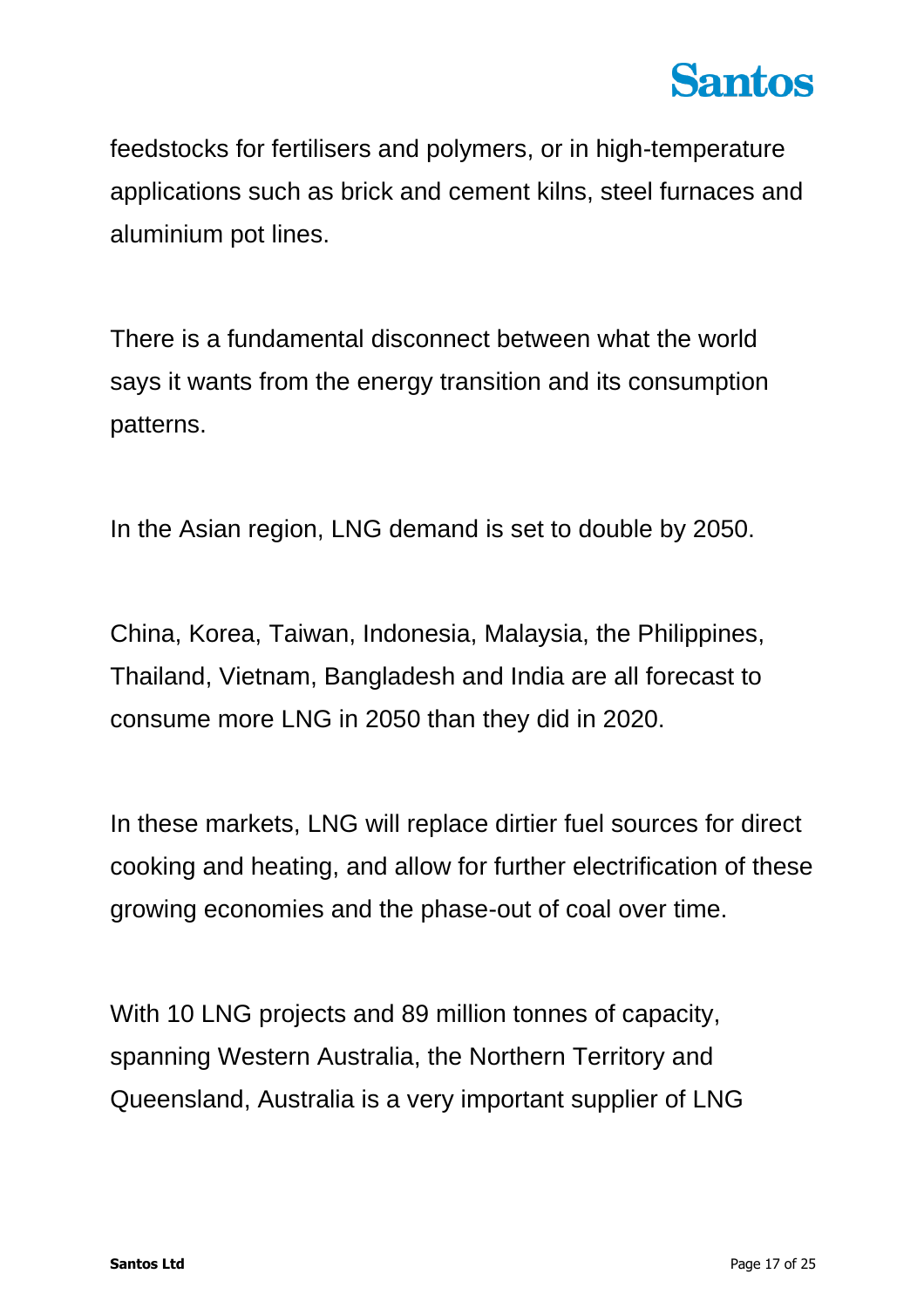across the Asian region – with a 40-year history of stable and reliable supply.

And thanks to our large natural gas resources of nearly 270,000 petajoules, the opportunity is there for us to continue to supply Asia for at least another 30 years.

Importantly, that will also ensure our own energy security.

Because it has been investment from our partners and customers in Asia that has always enabled us to develop our resources – both for export, and to provide for our own needs.

Without that investment, the small size of Australia's domestic market compared with Asian markets could never have underpinned the scale of capital required to develop resources like Queensland's coal seam gas or remote offshore gas in northwestern Australia.

But energy security, globally and at home, must also come with emissions reduction.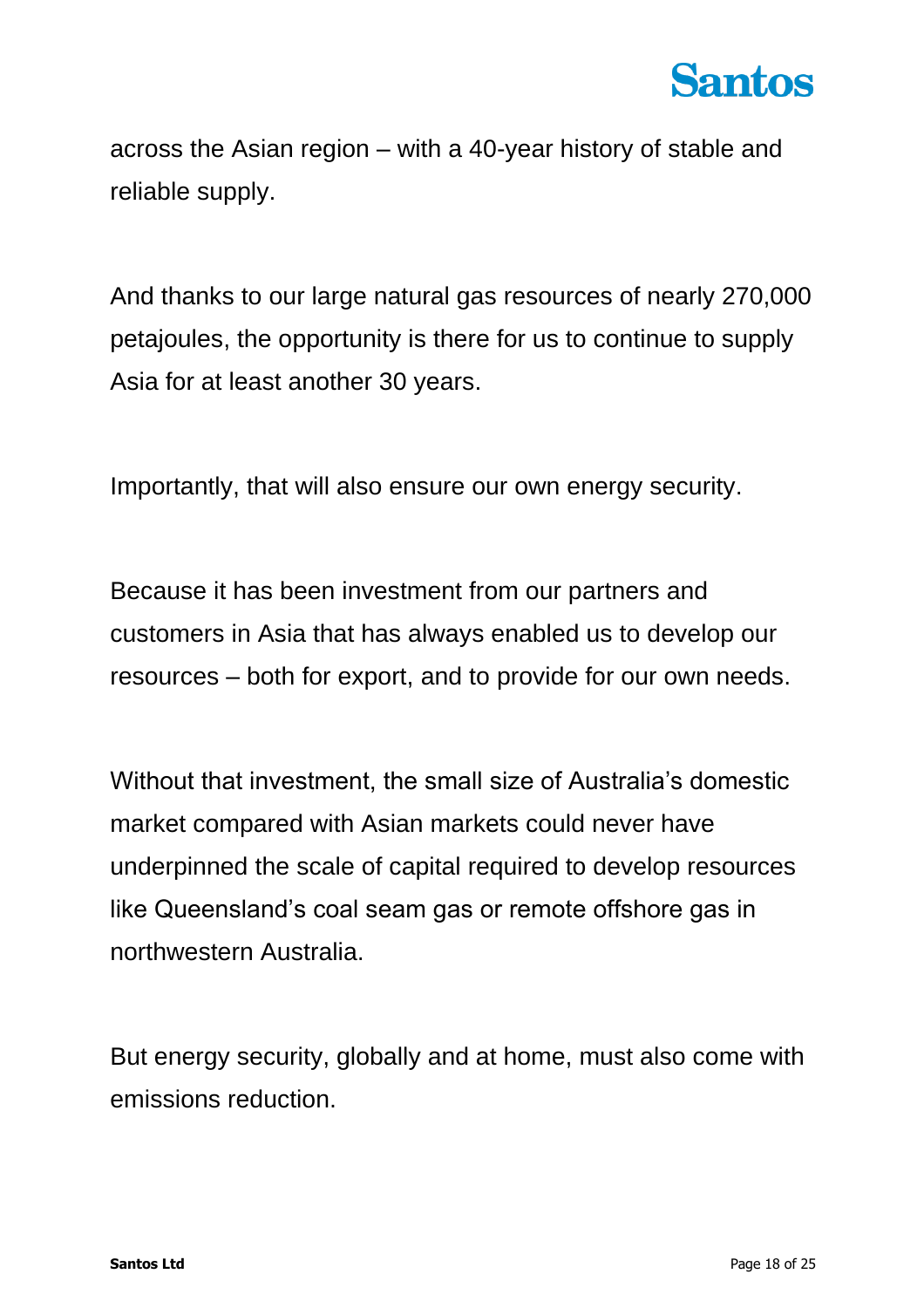

The 6 per cent increase in CO2 emissions we saw in 2021 was in line with the rise in global economic output – the strongest coupling of CO2 emissions with Gross Domestic Product growth since 2010.

So, if we are serious about decarbonisation and the energy security to keep our economies strong, we must find ways to make natural gas and other hydrocarbons cleaner.

No technology can make a bigger difference to the energy transition than carbon capture and storage, with the IEA saying it will be almost impossible to achieve net zero by 2050 without it.

However, the new focus on stopping oil and gas projects in environmentally-responsible jurisdictions such as Australia is centred around discrediting CCS – a proven technology for lowcost, large-scale emissions reduction.

Carbon capture and storage will enable us to reduce emissions from the production of natural gas and LNG, but more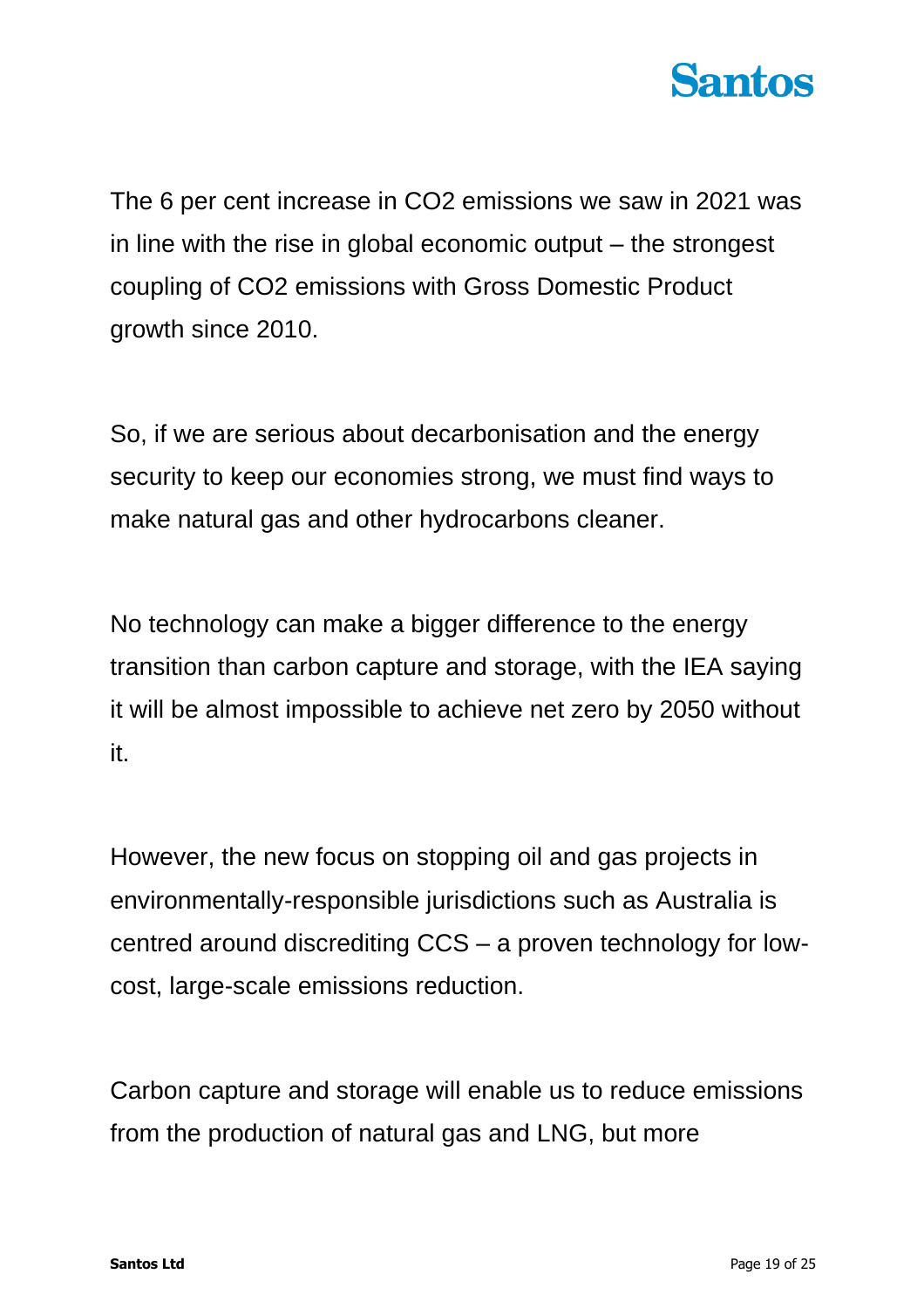

importantly, it provides the opportunity to help our customers reduce or offset emissions from consumption.

And CCS will enable the production of clean fuels such as hydrogen from natural gas – eliminating Scope 1, 2 and 3 emissions, and, very importantly, at prices that customers will be willing to pay.

In 2050, under the IEA's Net Zero scenario, about half the world's gas production would be used to make hydrogen and about 40 per cent of the world's hydrogen would be made from natural gas.

We know CCS works, it's been done before and there are now 27 commercial projects operating around the world today.

Most of these are in the United States, which has a policy framework that strongly incentivises CCS, including through tax credits and an investment by the Department of Energy of more than US\$10 billion to accelerate CCS, direct air capture and industrial emissions reduction.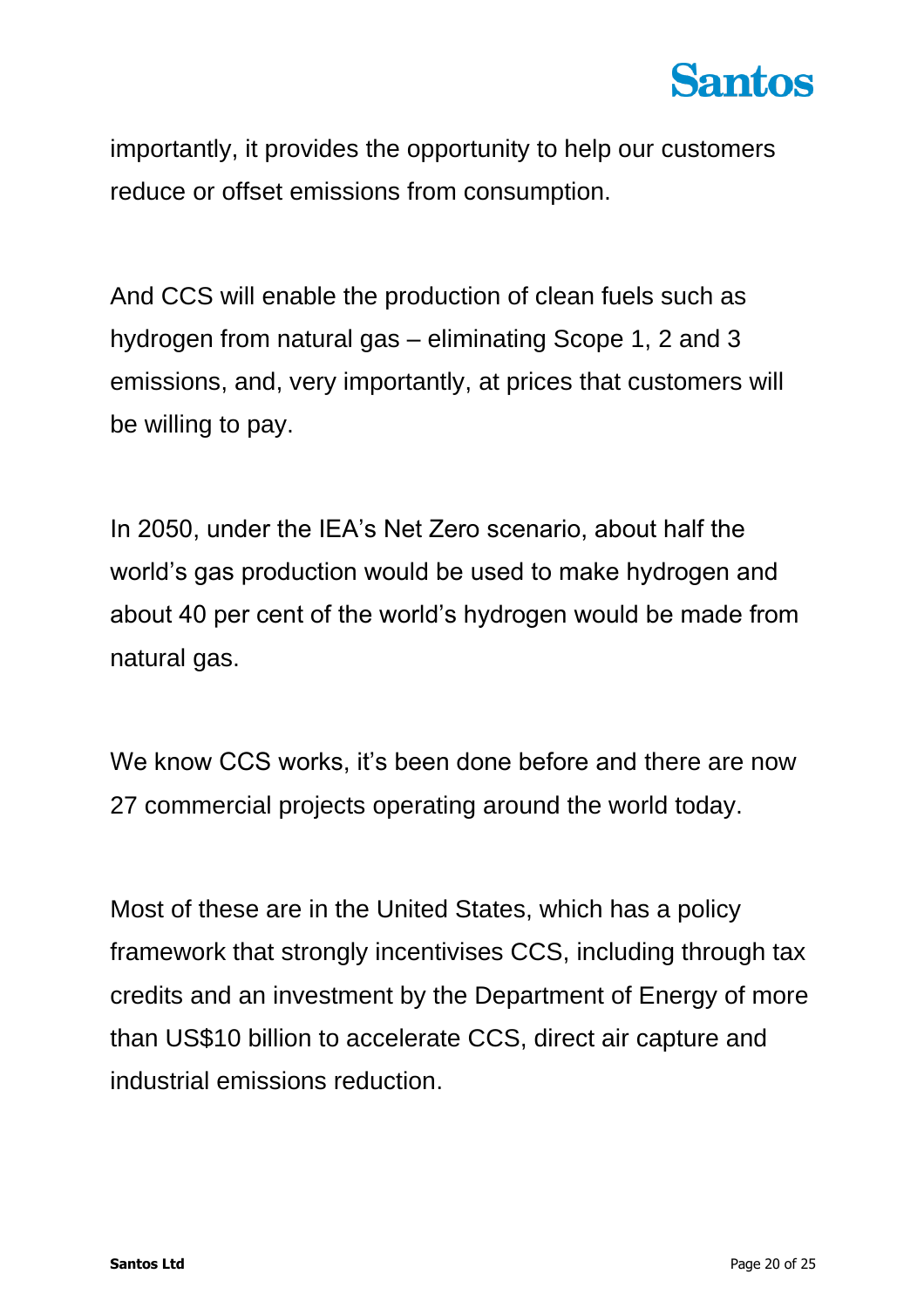The biggest CCS project in the world is in Australia at Gorgon's LNG project in Western Australia.

It has successfully stored six million tonnes of CO2 since it started up in 2019.

And at Santos, we are building a 1.7 million tonne per year CCS project at Moomba, in South Australia's Cooper Basin.

The exciting thing about the Cooper Basin is that there is storage capacity for up to 20 million tonnes of CO2 per year for up to 50 years.

Not only will our Moomba project be one of the biggest in the world, it will be one of the lowest cost, at around US\$24 per tonne.

That is very competitive compared to prices in a number of carbon markets.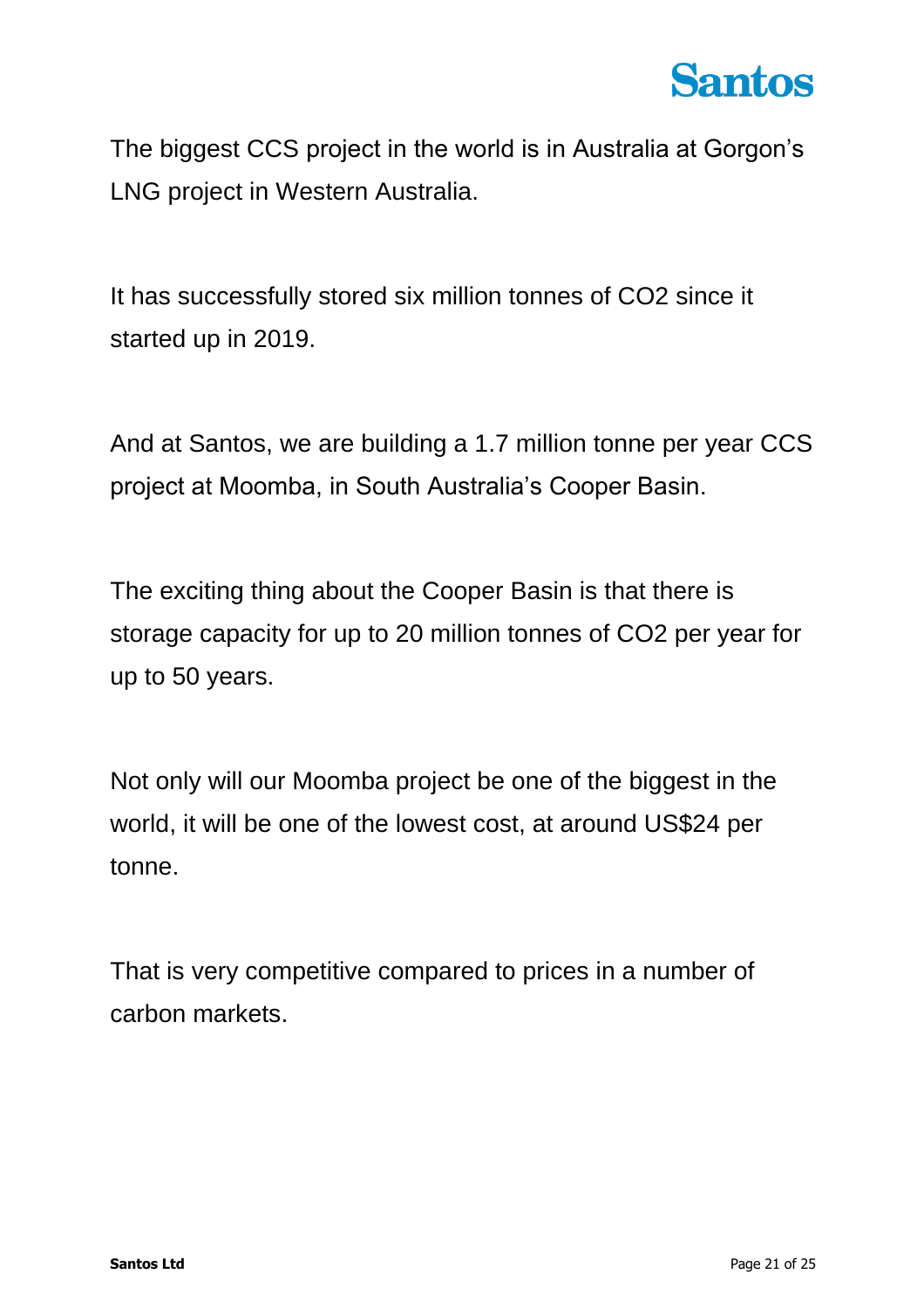At Moomba, we are also trialling CSIRO and other Direct Air Capture and Post Combustion Capture technologies.

These exciting technologies have the potential to negate emissions elsewhere in the economy, especially in hard-toabate sectors that Australia still needs.

Sectors that manufacture essential everyday products like fertilisers, mining explosives, cement, steel and polymers.

Earlier this year Santos and our joint venture partners commenced front end engineering and design on our Bayu-Undan CCS project in the Timor Sea, northwest of our Darwin LNG project.

We are looking at a storage capacity of around 10 million tonnes of CO2 per year – using existing infrastructure, once production from the field ceases.

This would enable us to store 2.3 million tonnes of CO2 per year from our Barossa gas project, making it one of the lowestcarbon intensity LNG projects in the world.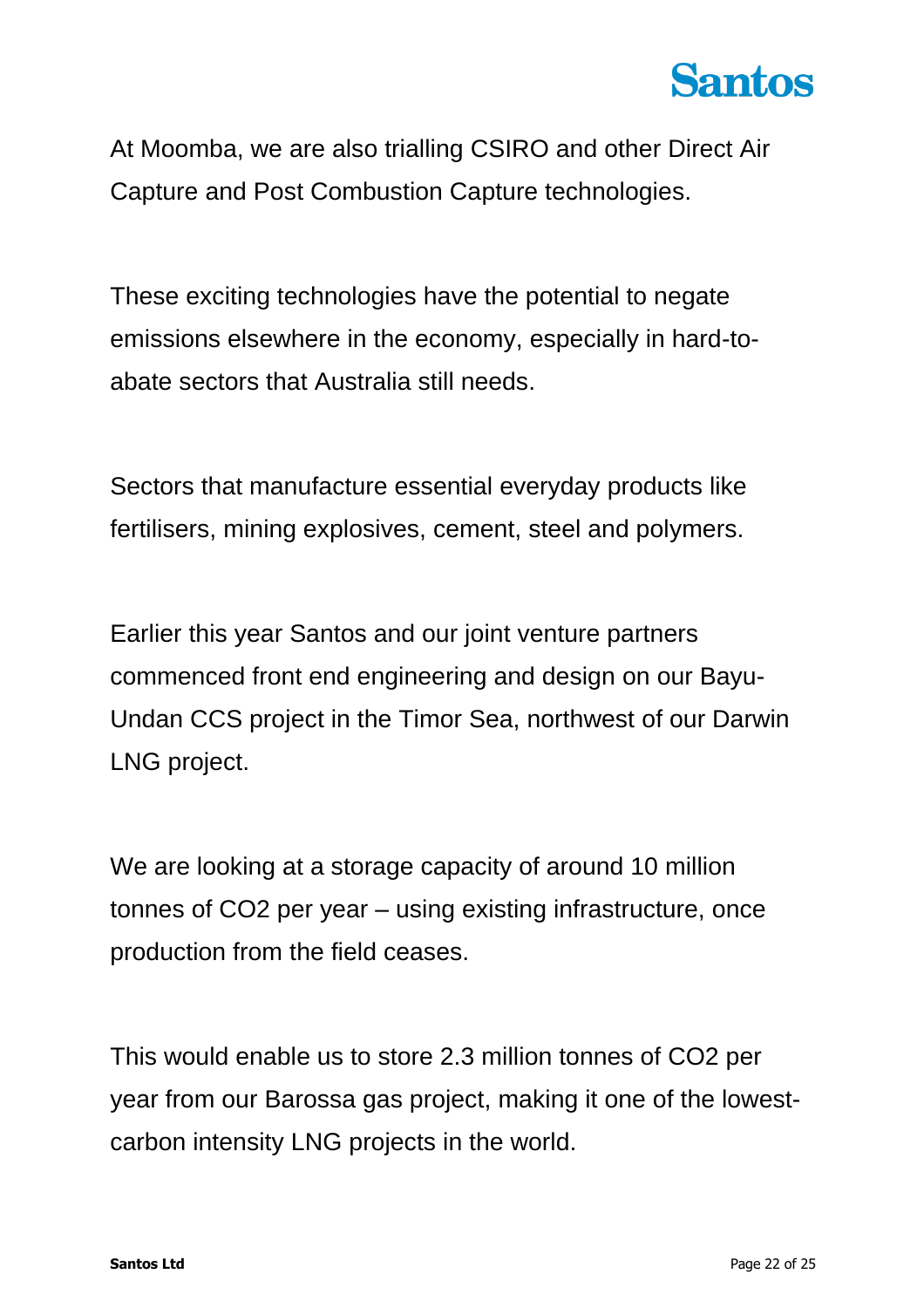

Bayu-Undan is a low-cost, large-scale, commercial CCS proposal that could also store CO2 from our customers in Asia – and this was the subject of some of my discussions in Japan and Korea last week.

It is a serious proposition that CO2 could be captured in industrial processes offshore and shipped to Australia – if we are willing to take advantage of that opportunity to build a new carbon storage business using our vast natural resources.

In Western Australia we are looking at the potential for our Reindeer facilities to be used for CCS when gas production ends.

Reindeer is close to large industrial sources of CO2.

And large demand sources for natural gas and potentially hydrogen, including in the Pilbara iron ore province, where decarbonising the mining fleet and reducing diesel dependence is one of the industry's key challenges.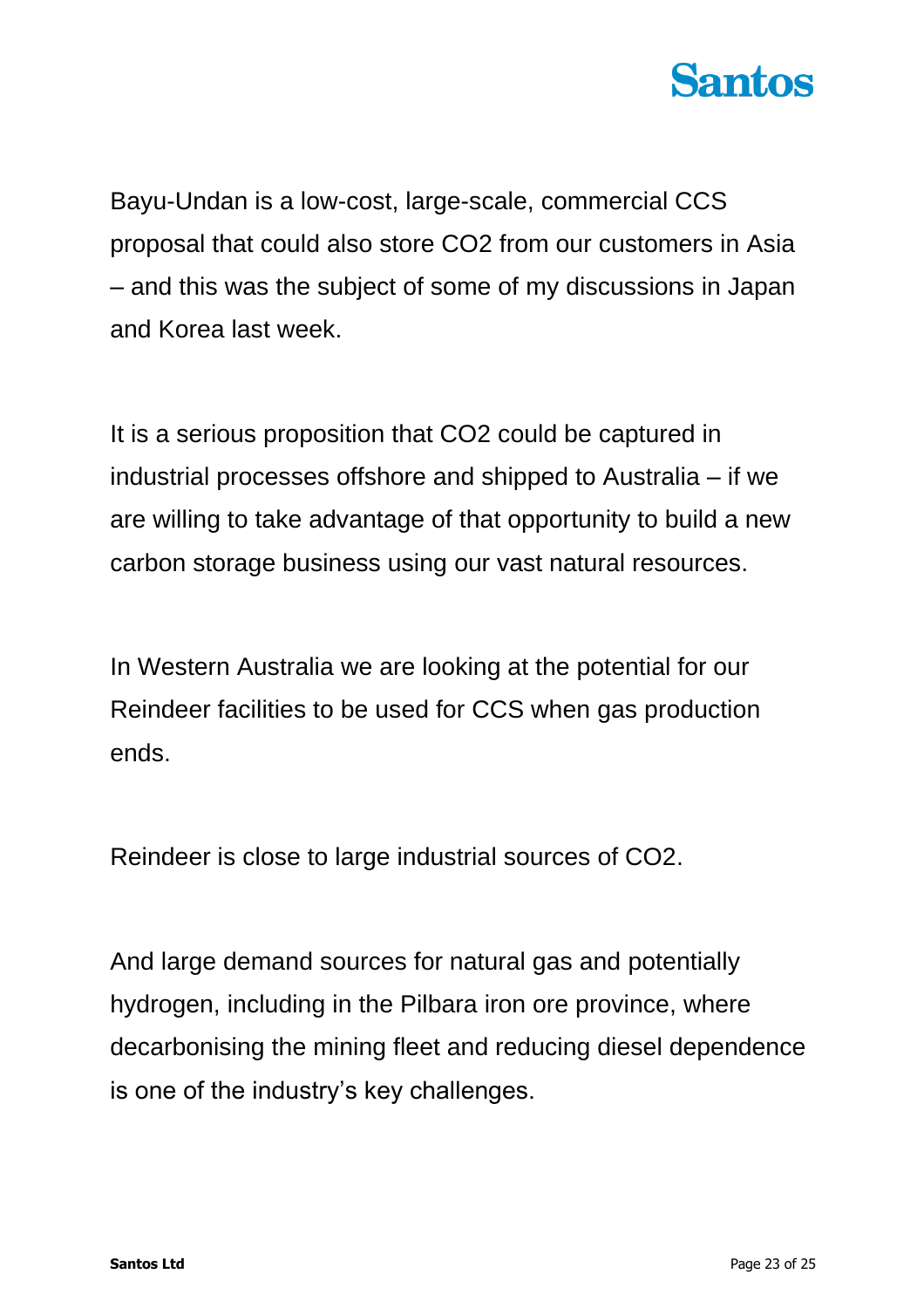Just as our customers in Asia have looked to Australia for energy resources for decades, they are now looking to us to help them decarbonise their economies through CCS.

Importantly, our CCS projects are at the low end of the global CCS cost curve, giving Santos and Australia a critical competitive advantage at a time when the need to accelerate CCS deployment globally has never been greater.

According to the IEA's Net Zero by 2050 scenario, CCS will be required to store 7.6 billion tonnes of CO2 each year by 2050, nearly 200 times the amount we store each year today.

This is a fantastic opportunity for Australia – to grow our LNG trade and investment, and build new, exciting opportunities in decarbonisation through carbon capture and storage, and clean fuels projects such as hydrogen.

It is also the best way for Australia to deliver a just energy transition – utilising:

• The skills of our existing workforce